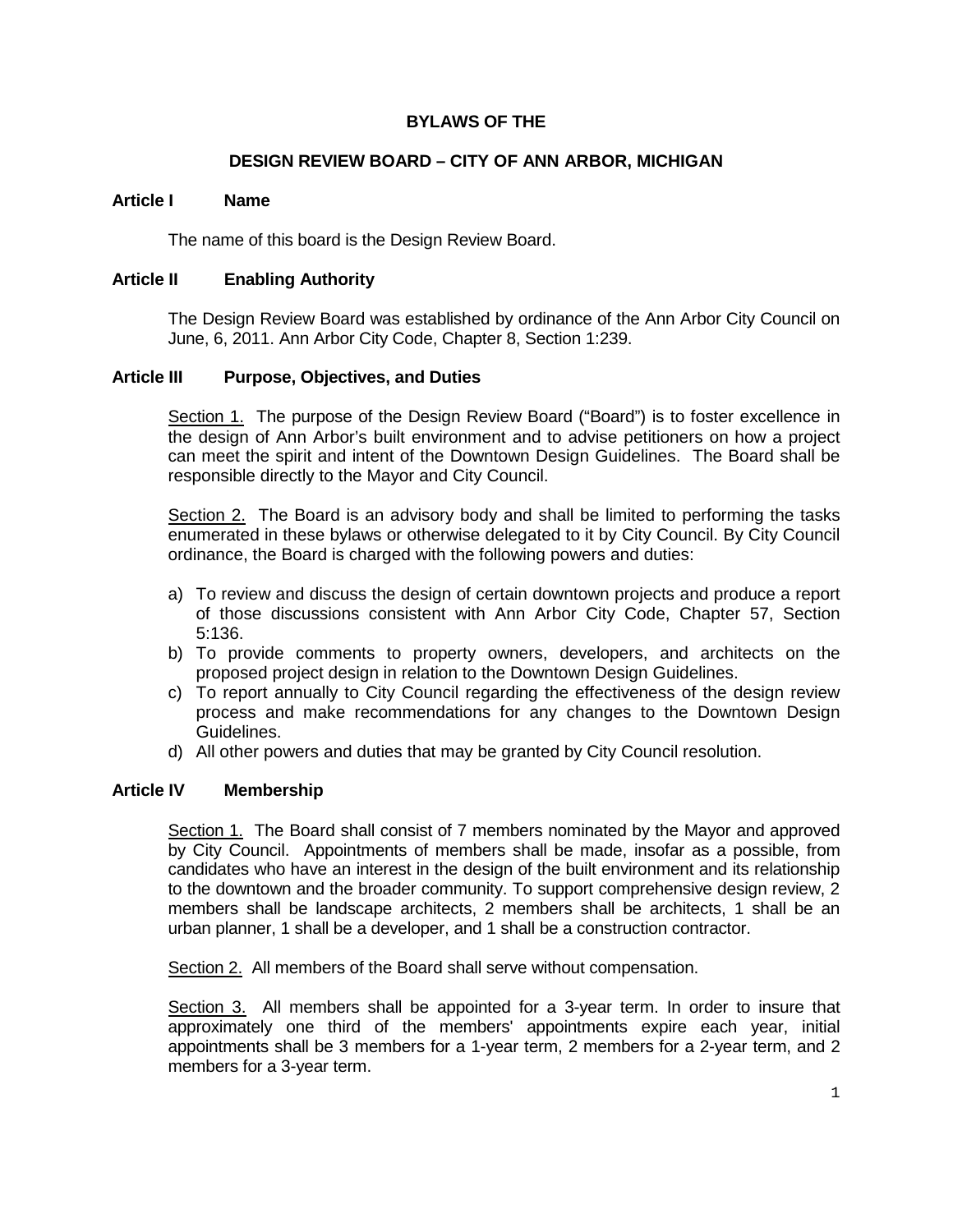Section 4. Consistent with City Charter § 12.2, all members of the Board shall have been registered electors in the City of Ann Arbor for at least one year immediately preceding the time of appointment, unless an exception is granted by a resolution concurred in by at least 7 members of City Council.

Section 5. A member whose term has expired may hold over and continue to serve as a member of the Board until a successor has been appointed. Consistent with City Code § 1:171, no member shall be allowed to hold over for more than 60 days beyond the appointed term whether or not a successor has been appointed, except that City Council may extend terms for periods of 90 days upon the recommendation of the Mayor and vote of at least 6 members of Council.

Section 6. Consistent with City Code § 1:171, the Mayor shall notify City Council of the expiration of a member's term at least 30 days prior and shall present to City Council all proposed reappointments no later than 60 days after the expiration of the term.

Section 7. Consistent with City Code § 1:171, any vacancy on the Board occurring in the middle of a term shall be filled for the remainder of the term in the same manner as for fullterm appointments.

Section 8. Members are expected to attend regularly scheduled meetings and to notify the Chair in advance if they expect to be tardy or absent. If a member misses more than 3 regularly scheduled meetings in a 12-month period, the Chair shall notify the Mayor and may recommend removal of the member.

Section 9. Consistent with City Code § 1:171, a member of the Board may be removed by for cause by City Council.

# **Article V Ethics and Conflicts of Interest**

Section 1. A member of the Board shall abstain from discussion or voting on any matter where that member is involved in a real or apparent conflict of interest. Decisions regarding conflicts of interest shall be evaluated on a case-by-case basis with reasonable application of the principles provided in this Article. A conflict of interest shall at a minimum include, but is not necessarily limited to:

- a. Discussing, voting on, or otherwise acting on a matter in which a member or any member of his/her immediate family, his/her partner, or an entity with whom the member has family or business ties has a direct financial or beneficial interest.
- b. Discussing, voting on, or otherwise acting on a matter involving work on property which is owned by that member or which is adjacent to property owned by that member.
- c. Discussing, voting on, or otherwise acting on a matter where the member's employee or employer is an applicant or agent for an applicant, or has a direct financial or beneficial interest in the outcome.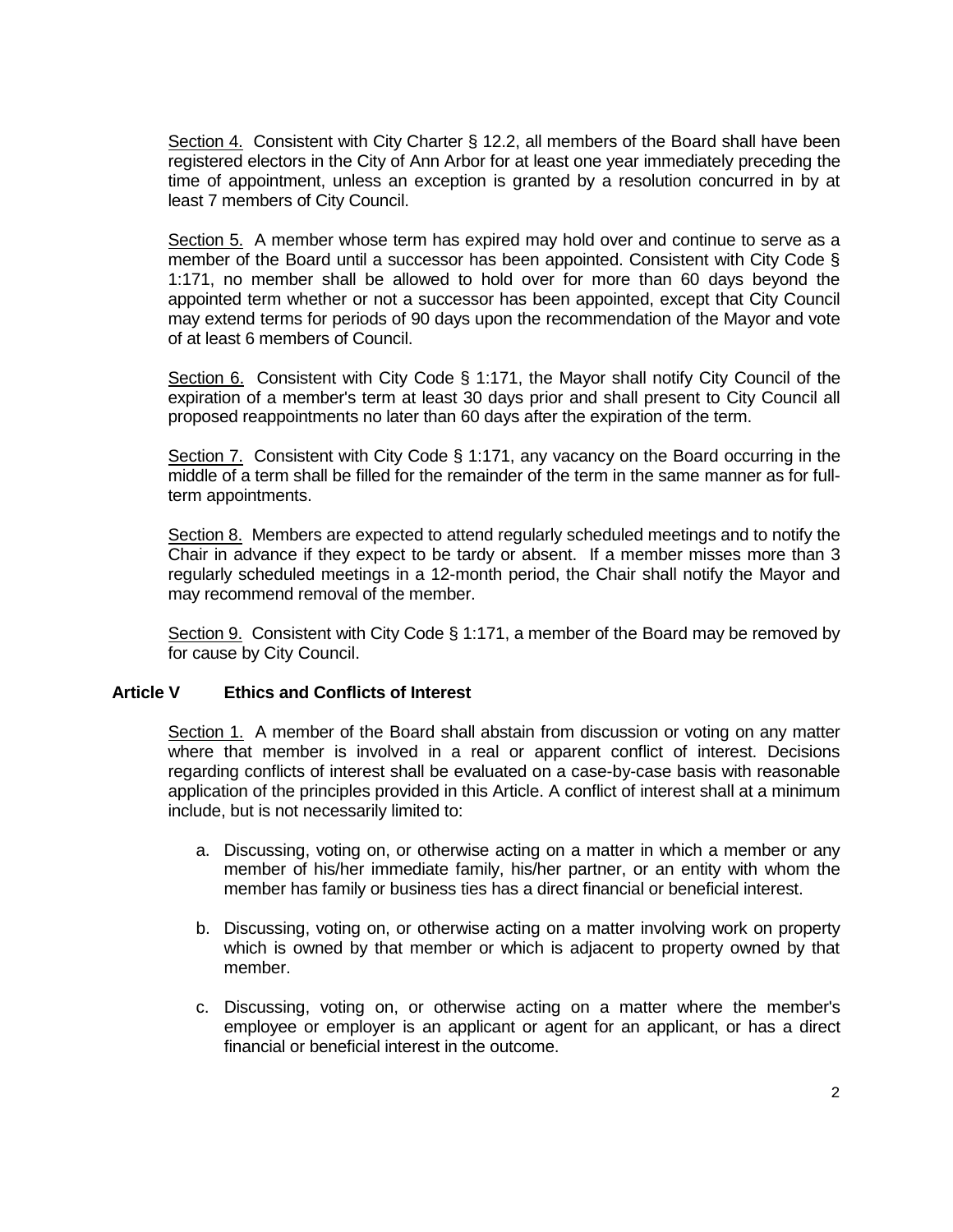Section 2. A member of the Board shall neither solicit nor accept gratuities, favors, or anything of monetary value from entities in a position to benefit from a decision of the Board.

Section 3. A member of the Board shall not obtain, for himself/herself or for any person with whom he/she has business or family ties, any financial or beneficial interest in a matter which may be affected by a decision of the Board. This restriction shall apply during the member's tenure on the Board and for one year thereafter.

Section 4. A member of the Board shall disclose the general nature of any potential conflict, real or apparent, and, except where it violates a confidence, shall disclose all pertinent facts relating to the conflict. These disclosures shall be made prior to discussion and voting, where possible, and shall be recorded in the minutes of the proceedings. The member may then abstain from discussion and voting on the matter.

Section 5. A member who cannot vote due to a conflict of interest shall, during deliberation of the matter before the Board, leave the meeting or the area where the members sit until action on the matter is concluded.

Section 6. Where a question has arisen as to whether a member is ineligible to participate in discussion or vote on a matter because of a conflict of interest, the Board may determine that the member is ineligible due to a conflict of interest by a vote of a majority of the other members. Upon such a determination, the ineligible member shall not participate in discussion or vote on the matter.

Section 7. Members of the Board shall complete an annual disclosure of organization affiliations and shall update this disclosure in writing at any time during the year when such affiliations change.

Section 8. Members shall not act, hold themselves out, or permit themselves to be perceived as official representatives or spokespersons for the Board without authorization from the Chair. When communicating for personal purposes on matters that may relate to the Board's business, Members shall clearly indicate that their statements are made in a personal capacity and do not necessarily reflect the views of the Board. Whenever a member is asked to speak on behalf of the Board, he/she shall seek permission of the Chair in advance.

Section 9. A member shall not be heard before the Board as a petitioner, representative of a petitioner, or as a party interested in a petition during the member's term.

Section 10. The Board or individual members shall not intrude into the management of the Planning and Development Services Unit or into those matters which are handled administratively within the service unit.

Section 11. Members shall conduct themselves in a fair, courteous, and understanding manner at all times in the discharge of their duties, and shall avoid exchanges or actions based upon personal differences.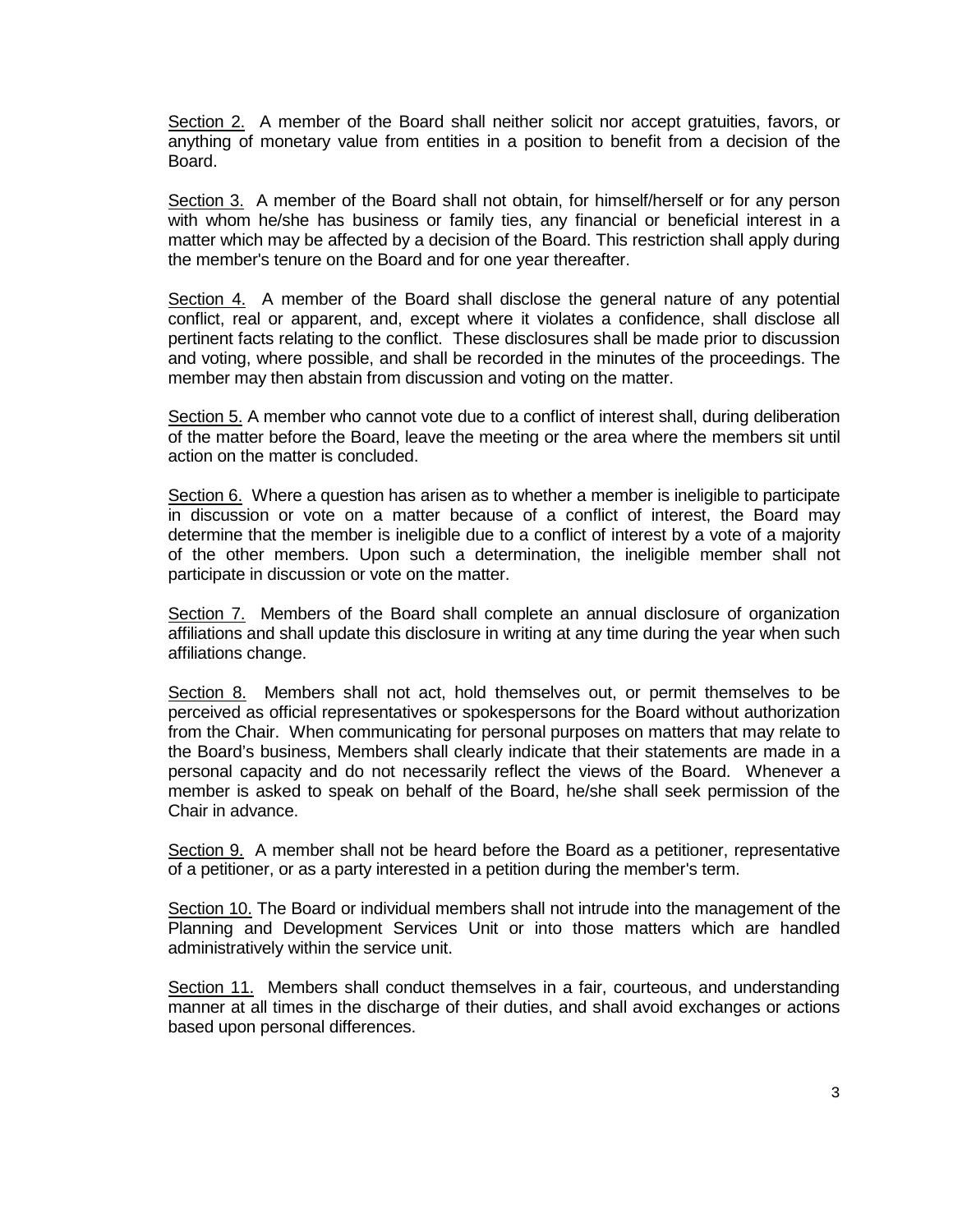## **Article VI Officers**

Section 1. The officers of the Board shall be a Chair and Vice-Chair. The officers shall be elected by secret ballot each year from among the members of the Board. The officers shall be elected for a 1-year term by a majority of the voting members currently serving on the Board. No member shall serve more than 3 consecutive full terms in the same office. The term of each officer shall run from July 1 to June 30 of the following year.

Section 2. The Chair shall preside at all meetings and shall decide points of order and procedure, subject to the provisions of these bylaws. The Chair shall have the privilege of discussing and voting on all matters before the Board. The Vice-Chair shall assume the duties of the Chair in the Chair's absence.

Section 3. When an office becomes vacant before the expiration of the current term (whether by resignation, removal, incapacity, or other circumstance), the vacancy shall be filled by election in the same manner as for full-term officers and the new officer shall serve the remainder of the term. The replacement officer shall be elected at the next regularly scheduled meeting or as soon as practicable. The Vice-Chair may be elected as replacement Chair, in which case a replacement Vice-Chair shall be elected at the same time.

Section 4. No member may hold more than 1 office at a time.

## **Article VII Meetings**

Section 1. The Board shall schedule regular monthly meetings. Consistent with the Open Meetings Act MCL § 15.265, the entire schedule of regular meetings for the upcoming year shall be posted within 10 days after approval at the first meeting of the year. A change in the schedule of regular meetings must be approved by the Board, and notice of the change shall be posted within 3 days after the meeting at which the change is approved.

Section 2. Special meetings may be called by the Chair or by a concurring vote of a majority of the members currently serving on the Board. The purpose of the special meeting shall be stated in the public notice for that meeting. At the special meeting, the Board may not conduct any business beyond the specific purpose stated in the public notice, except by unanimous consent of the members present. Consistent with the Open Meetings Act MCL § 15.265, public notice of the special meeting shall be posted at least 18 hours prior to the scheduled starting time.

Section 3. The Board may hold non-voting working meetings to carry on the work of the Board. Public notice of the working meeting shall be posted at least 18 hours prior to the scheduled starting time.

Section 4. Public notice of committee meetings shall be posted at least 18 hours prior to the scheduled starting time.

Section 5. Public notice of all meetings shall be posted at City Hall.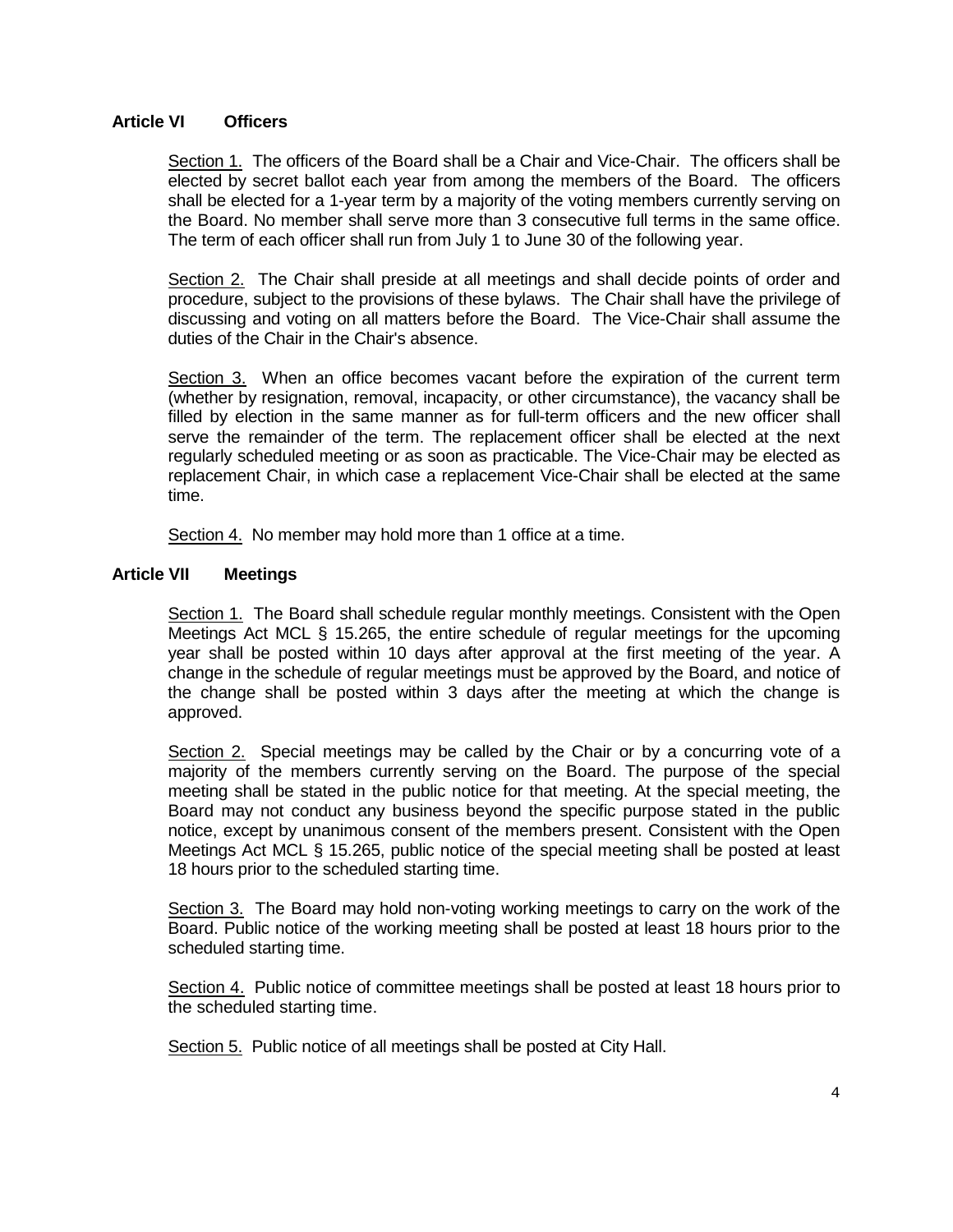Section 6. Notice of each meeting shall be provided to all members of the Board at least 48 hours prior to the scheduled starting time for all regular and special meetings and at least 18 hours prior for all rescheduled and committee meetings.

Section 7. The Chair may cancel a meeting if there is no business on the agenda or if it is clear that a quorum will not be present. The Chair may also cancel a meeting due to weather, emergency, or other circumstances that may substantially limit the ability of members of the Board or the public to attend. The Chair shall give notice of cancellation to members of the Board and to the Service Area Staff responsible for the Board at least 2 hours prior to the scheduled meeting time, where practicable. The Chair shall post public notice of the cancellation as soon as practicable. The Chair may reschedule cancelled meetings after consulting with staff. Public notice for rescheduled meetings shall be posted at least 18 hours prior to the scheduled starting time.

Section 8. A majority of all members currently serving on the Board shall constitute a quorum. The concurring vote of a majority of all members currently serving on the Board is required for the Board to pass any motion. The right to vote is limited to members of the Board actually present at the time the vote is taken at a lawfully called meeting. A member who is not eligible to vote on a matter because of a conflict of interest shall not be counted in establishing a quorum for that matter.

Section 9. Except for the election of officers, voting shall be by voice and a show of hands. If the vote is not unanimous, a roll call vote shall be taken and recorded in the minutes.

Section 10. The Board shall arrange to keep minutes of all regular and special meetings of the Board, which shall be a record of the Board 's consideration and actions, and which shall include at a minimum a list of those members present and not present at each meeting; identifying information, where given, of all persons appearing before the Board; a copy of each resolution or other matter acted upon by the Board and a description of the outcome of each action. The minutes shall be filed in the Planning and Development Services Unit and shall be a public record.

Section 11. Consistent with City Council Resolution R-642-11-91, all meetings of the Board shall be open to the public in the spirit of section 3 of the Open Meetings Act. Closed sessions may be called for purposes listed in the Open Meetings Act.

Section 12. Public comment shall be allowed at all meetings. An individual may speak for up to 2 minutes on any item open for public comment. The Chair may extend an individual's speaking time in his/her discretion. Public comment on non-agenda items may be limited in the Chair's discretion.

## **Article VIII Agenda and Order of Business**

Section 1. The agendas for each meeting of the Board shall be developed by the Chair and Planning Manager or other delegated staff member. Agendas for all regular meetings shall be made available to the public and other members of the Board at least 48 hours before the meeting's scheduled starting time.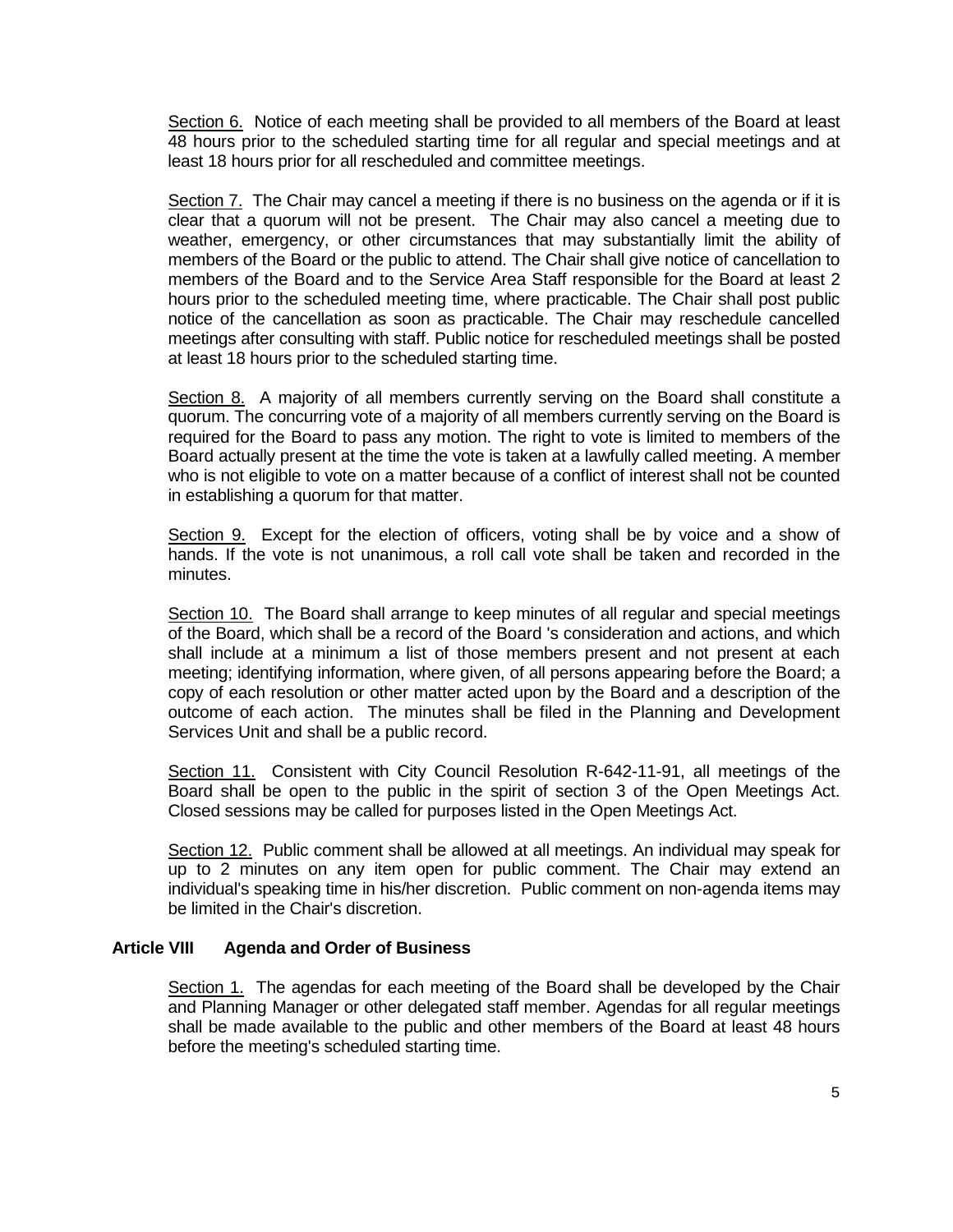Section 2. The order of business at regular meetings shall be as follows. The order of business may be suspended or modified by a majority vote of those members present.

- a) Roll Call
- b) Approval of Agenda
- c) Approval of Minutes of Previous Meetings
- d) Regular Business
- e) Communications
- f) Public Comment
- g) Adjournment

### **Article IX. Committees**

Section 1. The Board may create standing or special committees to carry on the work of the Board. Standing committees may, but need not be, described in the bylaws. Committees shall be limited to performing the tasks delegated to them by the Board. Each committee shall include at least 1 member of the Board and may contain other community members, in the Board 's discretion.

Section 2. Members of committees shall be appointed by the Chair and approved by the Board.

### **Article X. Parliamentary Authority**

Section 1. The rules contained in the current edition of Robert's Rules of Order Newly Revised shall guide the Board; however parliamentary procedure shall be flexible and may be adjusted in the Chair's discretion to best serve the needs of the Board. Nevertheless, no procedure shall be adopted that is inconsistent with these bylaws.

Section 2. The Board shall not adopt or follow any operating or standing rules, regulations, or guidelines not expressly prescribed by these bylaws.

#### **Article XI. Amendment of Bylaws**

Section 1. Amendments to these bylaws may be approved at any regular meeting by a two-thirds vote of all voting members currently serving on the Board. Proposed amendments must have been submitted in writing at the previous regular meeting to be considered. Proposed amendments must be submitted to the Office of the City Attorney for review and amendments approved by the Board shall not be effective until approved by City Council, which shall have final discretion to modify these bylaws.

Section 2. These bylaws shall be reviewed by the Board for possible amendment each June.

#### **Article XII. Miscellaneous**

Section 1. At the discretion of the City Administrator, or as otherwise mandated by City Council, the staff of the Planning and Development Services Unit shall be the primary provider of administrative support and professional advice to the Board and the Planning